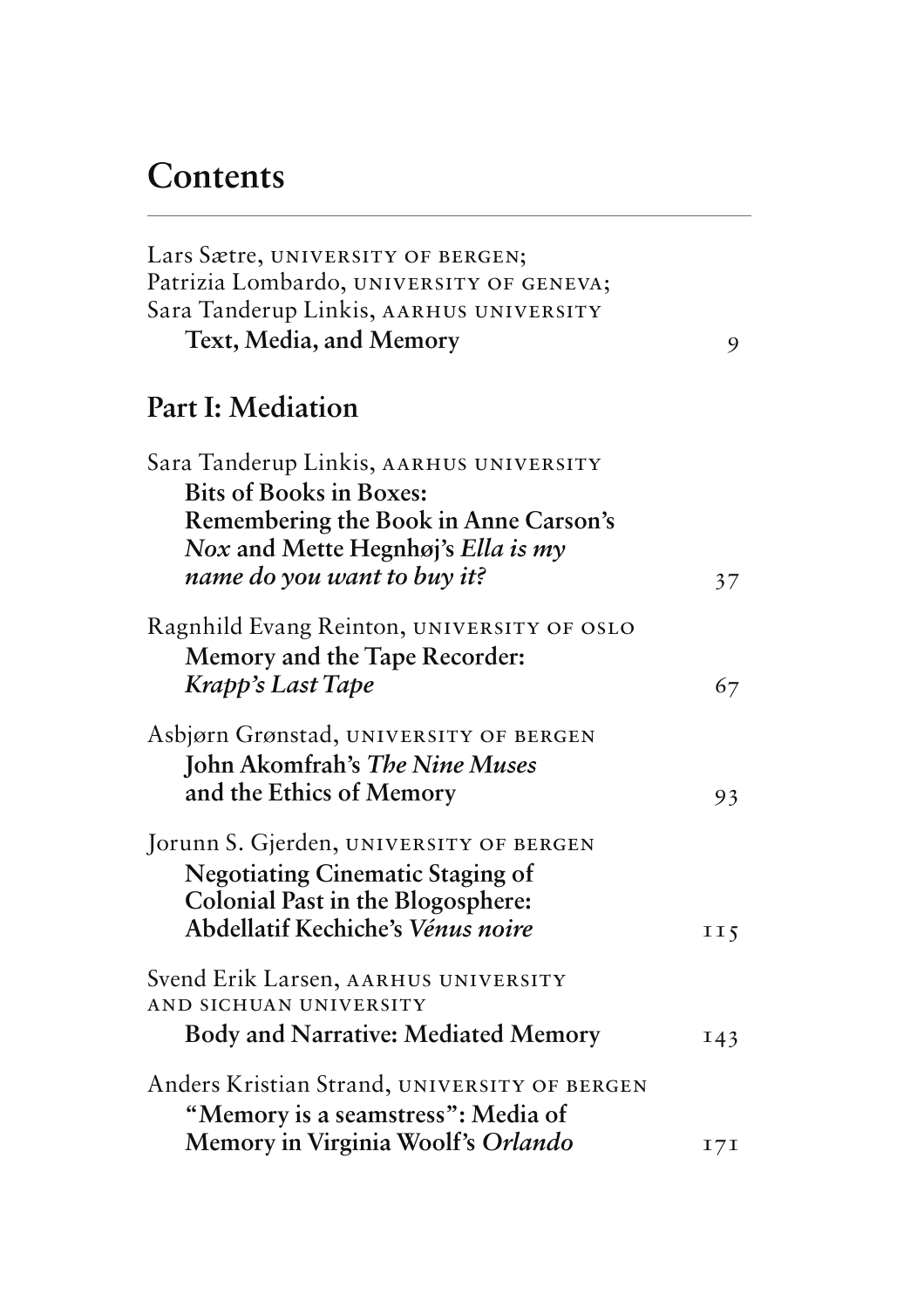| Lars Sætre, UNIVERSITY OF BERGEN                                               |     |
|--------------------------------------------------------------------------------|-----|
| Media, Memory, and Meaning in                                                  |     |
| Narrative Art: Trauma in Renate                                                |     |
| Dorrestein's Novel A Heart of Stone                                            | 195 |
| Henrik Gustafsson, UNIVERSITY OF TROMSØ                                        |     |
| "The past still has possibilities":                                            |     |
| The Art of Memory in Daniel Eisenberg's                                        |     |
| <b>Postwar Films</b>                                                           | 22I |
|                                                                                |     |
| Pieter Vermeulen, UNIVERSITY OF LEUVEN                                         |     |
| "Magnificent desolation": The Memory<br>of Welfare and the Archeology of Shame |     |
| in the Novels of Johan Harstad                                                 | 25I |
|                                                                                |     |
| Susana Onega, UNIVERSITY OF ZARAGOZA                                           |     |
| <b>Traumatic Memory, Shame, and the</b>                                        |     |
| <b>Artistic Representation of the Shoah</b>                                    | 279 |
| Part II: Remembrance                                                           |     |
|                                                                                |     |
| Hans Lauge Hansen, AARHUS UNIVERSITY                                           |     |
| <b>Testimony, Documentary, Fiction:</b>                                        |     |
| The Remediation of Stolen Children                                             | 313 |
| Randi Koppen, UNIVERSITY OF BERGEN                                             |     |
|                                                                                |     |
|                                                                                |     |
| <b>Remembering Ceylon: Leonard Woolf's</b>                                     |     |
| Colony in the Age of Extremism                                                 | 34I |
| Thomas Hill, UNIVERSITY OF BERGEN                                              |     |
| <b>Textual Memory: Preservation and Loss</b>                                   |     |
| in To the Lighthouse                                                           | 36I |
| Helle Håkonsen, UNIVERSITY OF OSLO                                             |     |
| "Murdered and so discreetly bound in                                           |     |
| linens": Djuna Barnes' Ryder and the                                           |     |